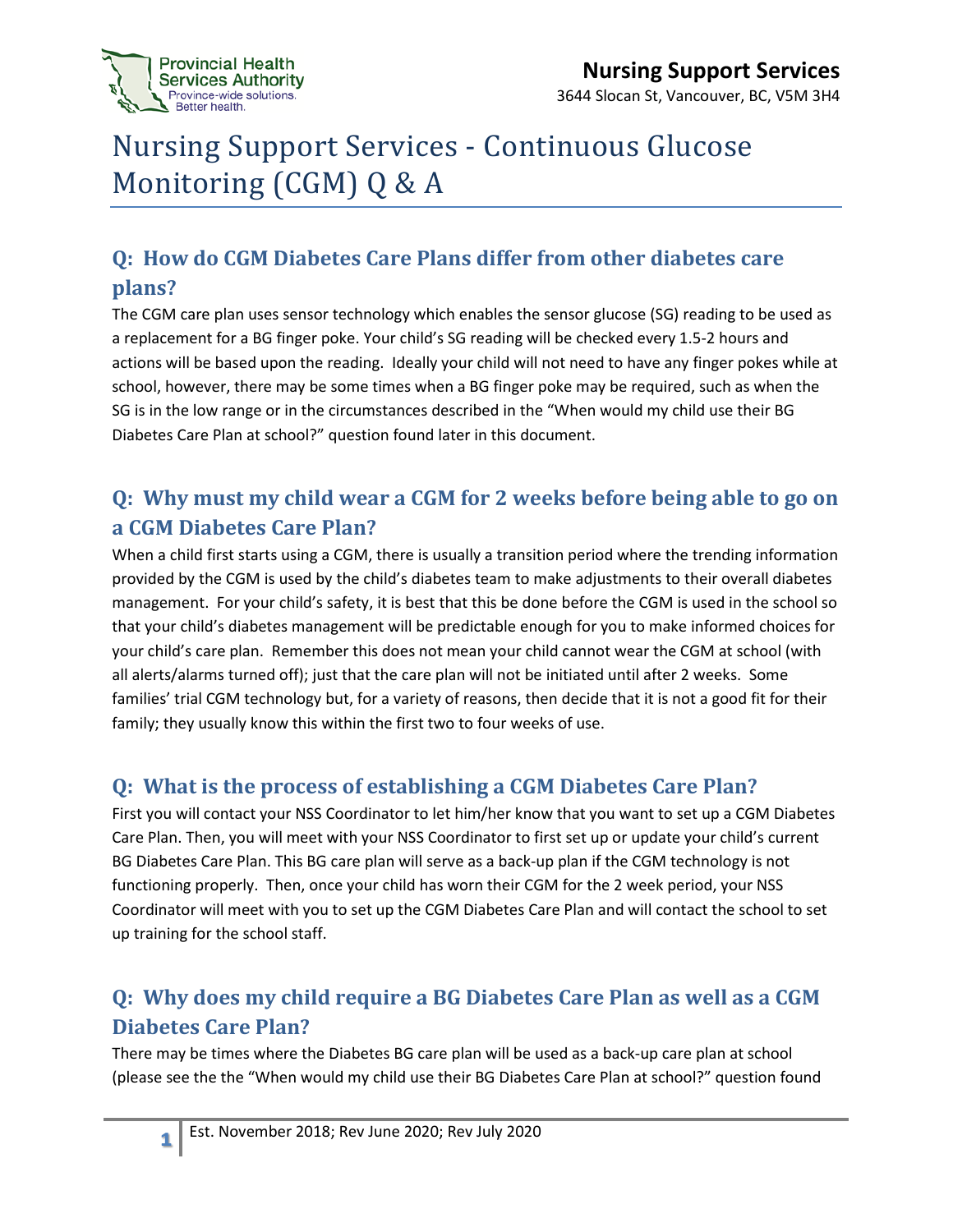

later in this document). Once your child has been switched to the BG Diabetes Care Plan, he/she will remain on this care plan for the remainder of the school day. If an alert/alarm sounds, during this time, the school staff will test your child's BG and follow the BG Diabetes Care Plan.

#### **Q: When would my child use their BG Diabetes Care Plan at school?**

- Your child's CGM is not calibrated (Dexcom G5).
- The receiver is not being kept with your child.
- Your child's CGM is not working:
	- **there is no SG** number showing on the receiver
	- **there is an SG** number but no arrow showing on the receiver
	- the sensor falls out
- Lastly, there may also be times when you feel your child should use the BG care plan for the day. NOTE: it is a parent's responsibility to notify the school:
	- o Your child received acetaminophen (Tylenol) or any medication containing it (specific to G4 and G5).
	- o You notice the CGM is not accurate on a given day and would prefer **BG** checks.
- Sensor inaccuracy is suspected when symptoms do not match **SG.** As per Canadian Dexcom G5/G6 owner's manual, *"If your glucose alerts and readings from your Dexcom G5 Mobile CGM System do not match your symptoms or expectations, use a fingerstick blood glucose value from your blood glucose meter to make diabetes treatment decisions. Seek medical attention when appropriate."*

#### **Q: Why does my child on a CGM Diabetes Care Plan still require a finger poke at lunch if he/she uses the Insulinx meter for calculating?**

The Insulinx meter requires a BG finger poke in order to determine insulin dosing - it does not allow the manual entry of any number (i.e. SG) to be entered into the meter.

If you do not wish for your child to have a finger poke for dosing, you may choose to have the school staff follow the Bolus Calculator Worksheet that your diabetes team can provide you with (it is also available on the BCCH website at[: http://www.bcchildrens.ca/health-info/coping-support/diabetes.](http://www.bcchildrens.ca/health-info/coping-support/diabetes)

NOTE: Unlike the Insulinx Meter, the bolus calculator sheet does not enable you to track the active insulin from boluses at school.